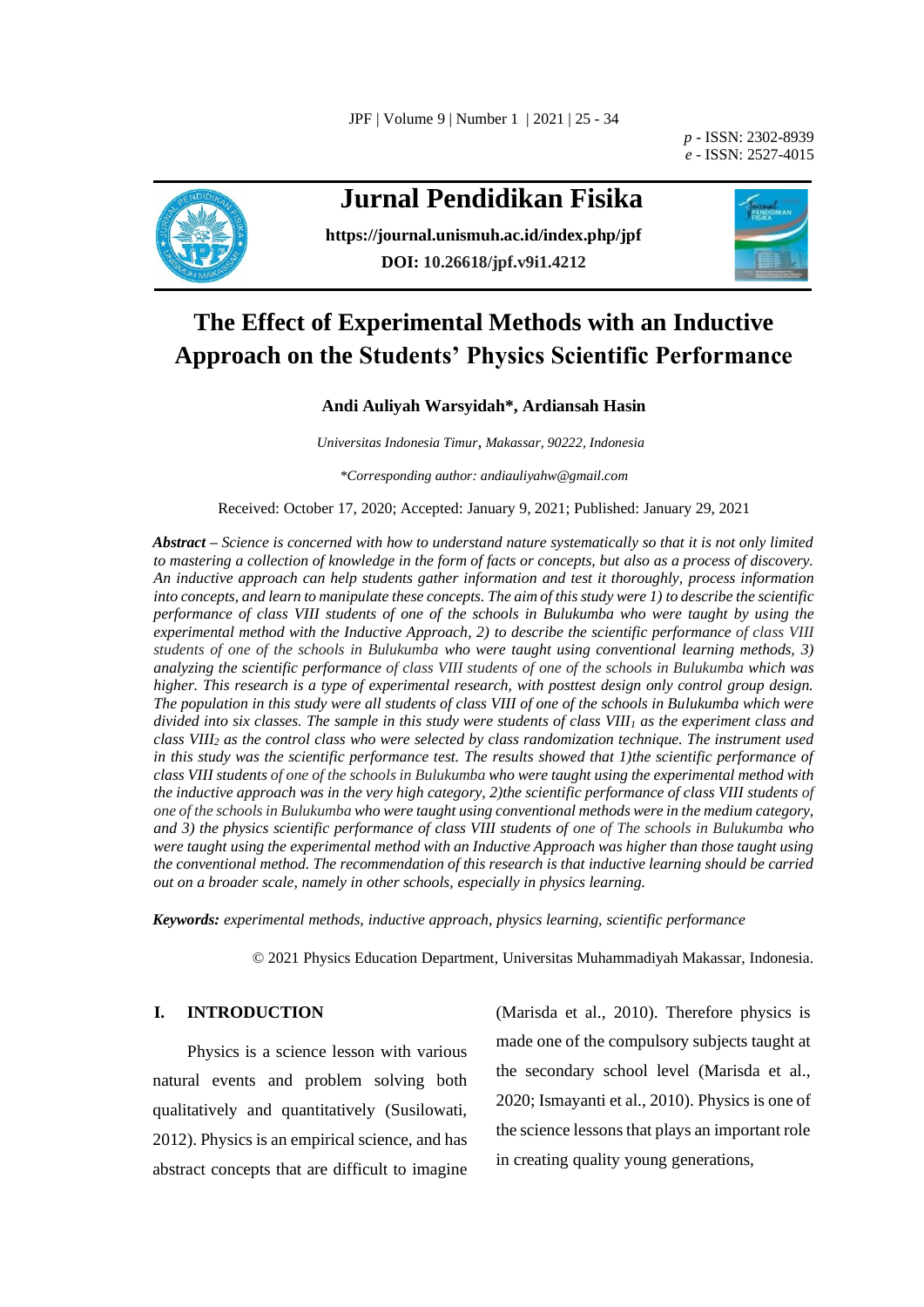because the content of physics learning consists of logical concepts that are able to shape human thought patterns (Riskawati & Marisda, 2020). It was further explained that in learning physics, students must be the learning subject, not the learning object (Siahaan & Suyana, 2010). Therefore, the task of a teacher is not only limited to conveying information, but also to directing students to discover their own physics concepts. However, the reality in the field is that teachers do not apply learning methods that are able to develop the ability to think and examine physics problems through scientific performance (Marisda et al., 2020). In fact in Indonesia, in teaching, teachers more often use conventional approaches that only pay attention to the development of knowledge. This has not been able to prepare students to face the challenges of this increasingly developing area (Ma'ruf et al., 2020; Ma'ruf et al., 2019).

Based on the characteristics and content of physics learning, physics lessons as one of the sciences must be taught with a science learning approach that balances knowledge development and scientific performance (Marisda et al., 2020). To be able to balance the acquisition of knowledge achievement and performance in students, a teacher must be creative in presenting learning so that learning becomes fun for students (Marisda et al., 2020).

Based on observations in one of the junior high schools in Bulukumba, it can be seen that physics learning is carried out using the lecture and discussion method. The teacher does not consider the suitability of the subject matter with the methods and approaches used. This causes the low quality of student learning (Marisda et al., 2016), especially in terms of experiments.

One of the effective methods to improve the scientific performance of students' physics is by applying the experimental method with an inductive approach (Warsyidah et al., 2016). The experimental method is in the form of experimental activities which are the most important activities of science lessons, especially science. Through inductive learning, students draw conclusions based on concrete facts. Whether or not this inductive conclusion is drawn is determined by the objectivity of the observer (Suparmin, 2017) .

Referring to the background description and to instill the scientific performance of physics in students, a research was conducted with the title "The influence of experimental methods with an inductive approach to the scientific performance of students physics."

# **II. THEORETICAL BASIS**

### *A. Learning and learning activities*

The term learning is commonly used to indicate that we have discovered something new about something, someone, or we have taken a new stand. Vernon and Donal in Ahmadi et al. (2011) suggested the occurrence of learning by linking learning and changes in observed behavior. According to them,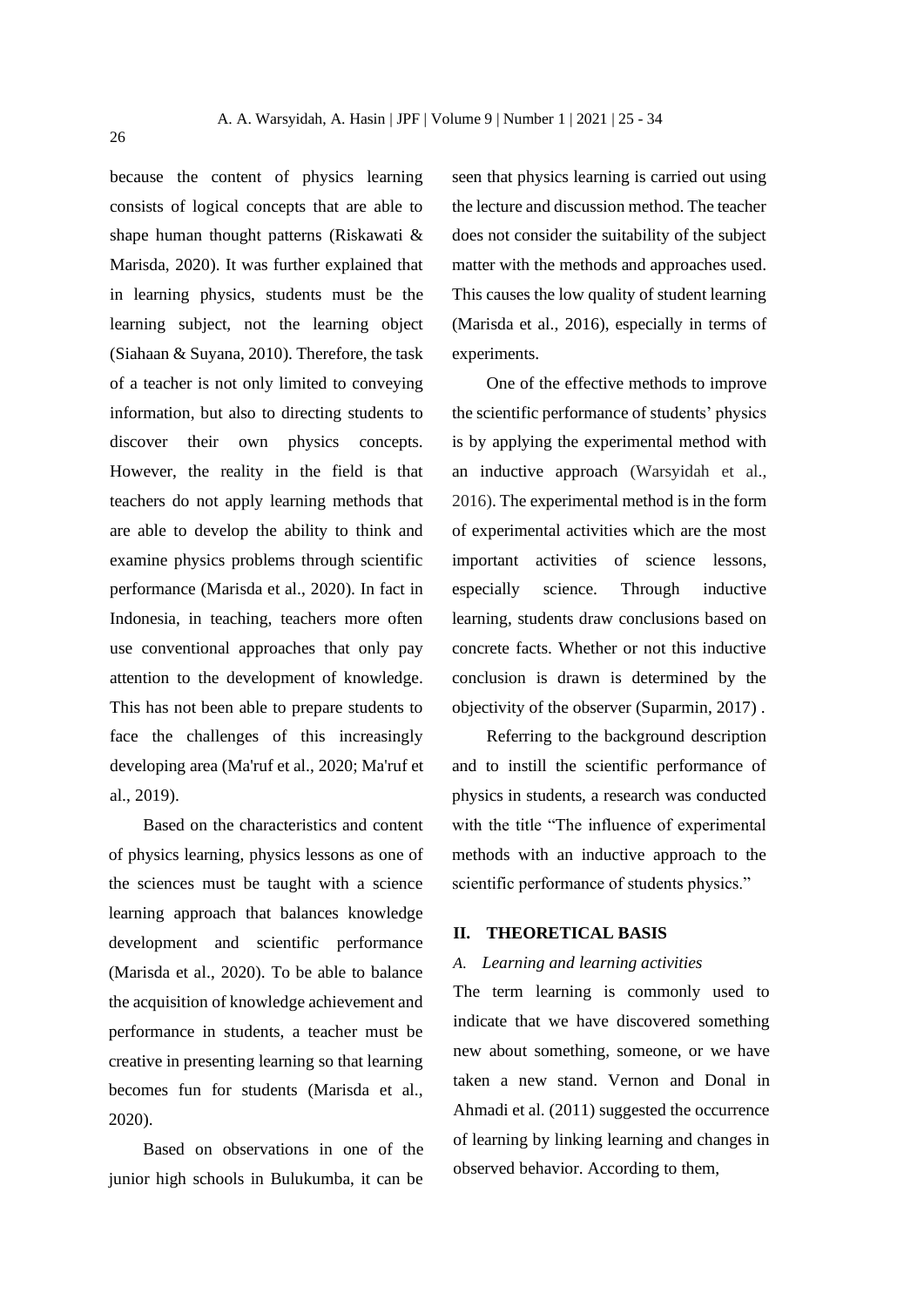learning is a change in behavior, while behavior is an action that can be observed. Learning according to Gredler is the process of people acquiring various skills, skills and attitudes. Thus, it can be concluded that learning is a process of activity that causes new behavior or changes old behavior so that a person is better able to solve problems and adapt to situations faced in his life (Ahmadi et al., 2011) .

Learning is an everyday event at school. Learning is a complex thing. The complexity of learning can be seen from two subjects and teachers. In term of learners, learning is experienced as an internal process. What is involved in this internal process is the whole mental which includes the cognitive, affective and psychomotor domains. Students experience mental processes in dealing with learning materials. From the teacher's point of view, the learning process appears as learning behavior about something.

Teachers can arrange learning programs based on Skinner's view. The learning steps based on Skinner's theory are as follows: (1) studying the state of the classroom, the teacher looks for and finds positive and negative student behavior, positive behavior will be strengthened and negative behavior reduced, (2) making list of positive reinforcers, the teacher looks for behaviors that are positive and negative. More preferred by students, behavior that is subject to punishment and activities outside of school that can be used as reinforcement, (3) selecting and determining

the order of behavior learned and the type of reinforcement, (4) creating a learning program, this learning program contains a sequence of desired behaviors, reinforcement, time studying behavior, and evaluation (Dimyati & Mudjiono, 2009) .

## *B. Learning with an inductive approach*

The inductive approach was originally put forward by the English philosopher, French Bacon, who wanted to draw conclusions based on concrete facts as much as possible. This system was seen as the best system of thinking in medieval times. Inductive thinking is a process of thinking that goes from specific to general. People look for certain characteristics or characteristics of various phenomena, then draw the conclusion that those characteristics or traits exist in all types of phenomena (Ahmadi et al., 2011).

The inductive approach is developed on the basis of the following postulates:

- 1. The ability to think can be taught.
- 2. Thinking is an active transaction between individuals and data.

This means that in a classroom setting, teaching materials are a means for students to develop certain cognitive operations.

The thought process is an orderly (lawful) sequence of stages that is, in order to master certain thinking skills, certain prerequisites must be mastered first, and the order of these stages cannot be reversed.

According to Hilda Taba, inductive thinking involves three stages and thus she developed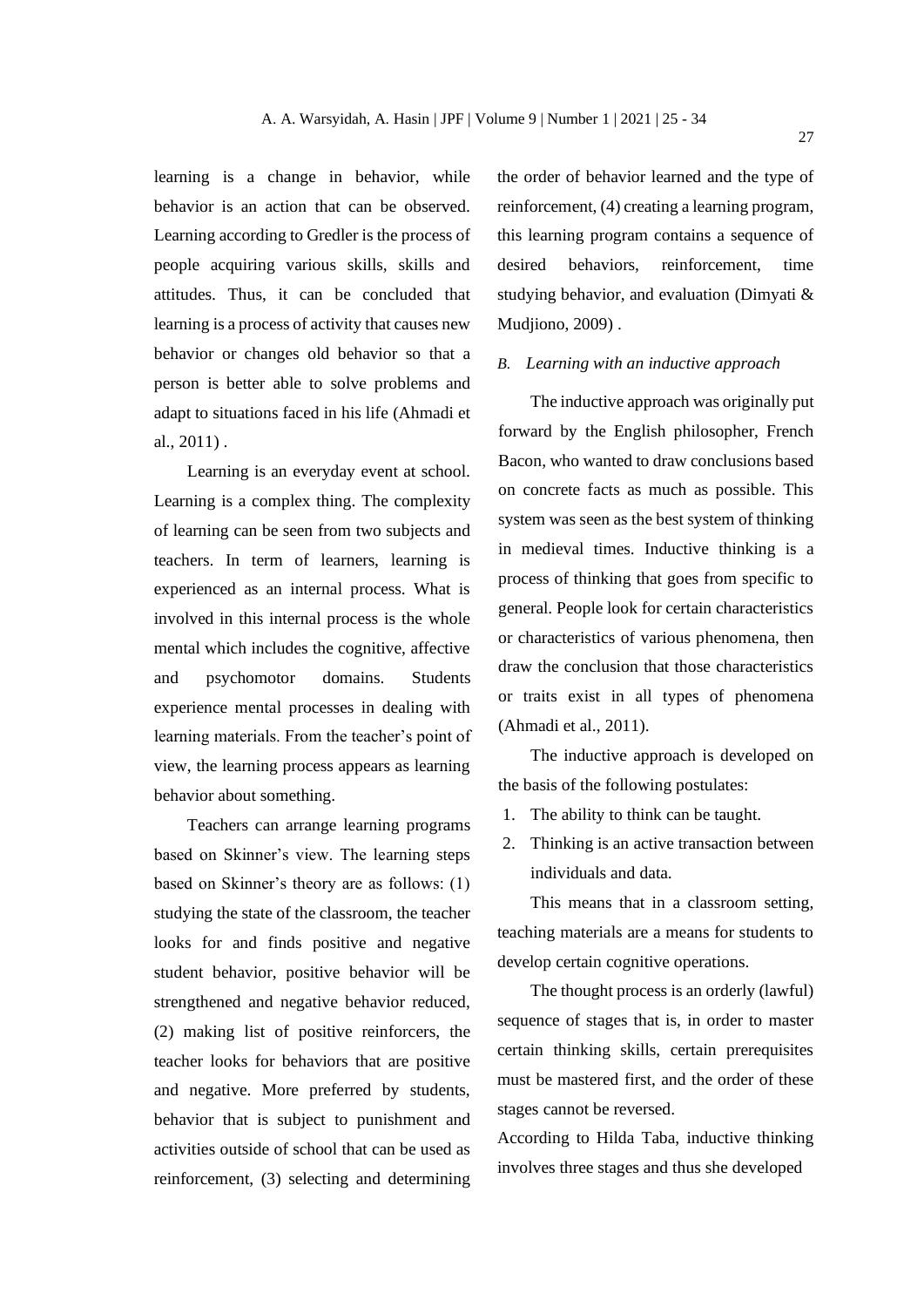three strategies for how to teach it. The first strategy is concept formation as a basic strategy, second, data interpretation, and third, the application of principles (Uno, 2011).

# *C. Scientific performance*

Performance is something that is achieved or an achievement is shown. Kane explained that performance is a record of work results obtained by certain employees through activities within a certain period of time. Furthermore, Casio argued, performance is a guarantee that a worker or group knows what he expects and focuses on effective performance.

Maier provided performance limits or work performance as a person's success in carrying out a job. From these limitations it can be concluded that, performance is the results achieved by a person according to the size applicable to the job concerned (Sugiyarto, 2005).

The word scientific is defined as an activity based on scientific characteristics, namely rational, empirical, and systematic. Rational means that research activities are carried out in ways that make sense, so that human reasoning can reach them. Empirical means that the ways in which it can be observed by the human senses. From this explanation, it can be formulated that scientific performance is the ability or success of a person in completing tasks or jobs according to certain sizes (quality and quantity) based on scientific characteristics,

namely rational, empirical, and systematic (Sugiyono, 2017) .

In science, problems related to natural phenomena and various problems in people's life are studied. Natural phenomena in science can be viewed from the object, problem, theme, and place of occurrence.

Science learning requires investigative activities, either through observation or experiment, as part of scientific work that involves process skills based on scientific attitudes. Through scientific work, students are trained to make use of facts, build concepts, principles, theories as a basis for creative, critical, analytical, and divergent thinking. Science learning is expected to shape students' attitude in everyday life and increase their belief in God Almighty (Hamid, 2011) .

Process skills in science include basic skills and integrated skills. Basic skills include the skills of observing, classifying, communication, measuring metrics, predicting, concluding, and interpreting. Integrated skills include identifying variables, determining operational variables, explaining relationships between variables, developing hypotheses, designing procedures and carrying out investigations/experiments for data collection, processing/analyzing data, presenting the results of investigations/ experiments in tables/graphs, and discussing, concluding, and communicate in writing and orally (Warsyidah et al., 2016) .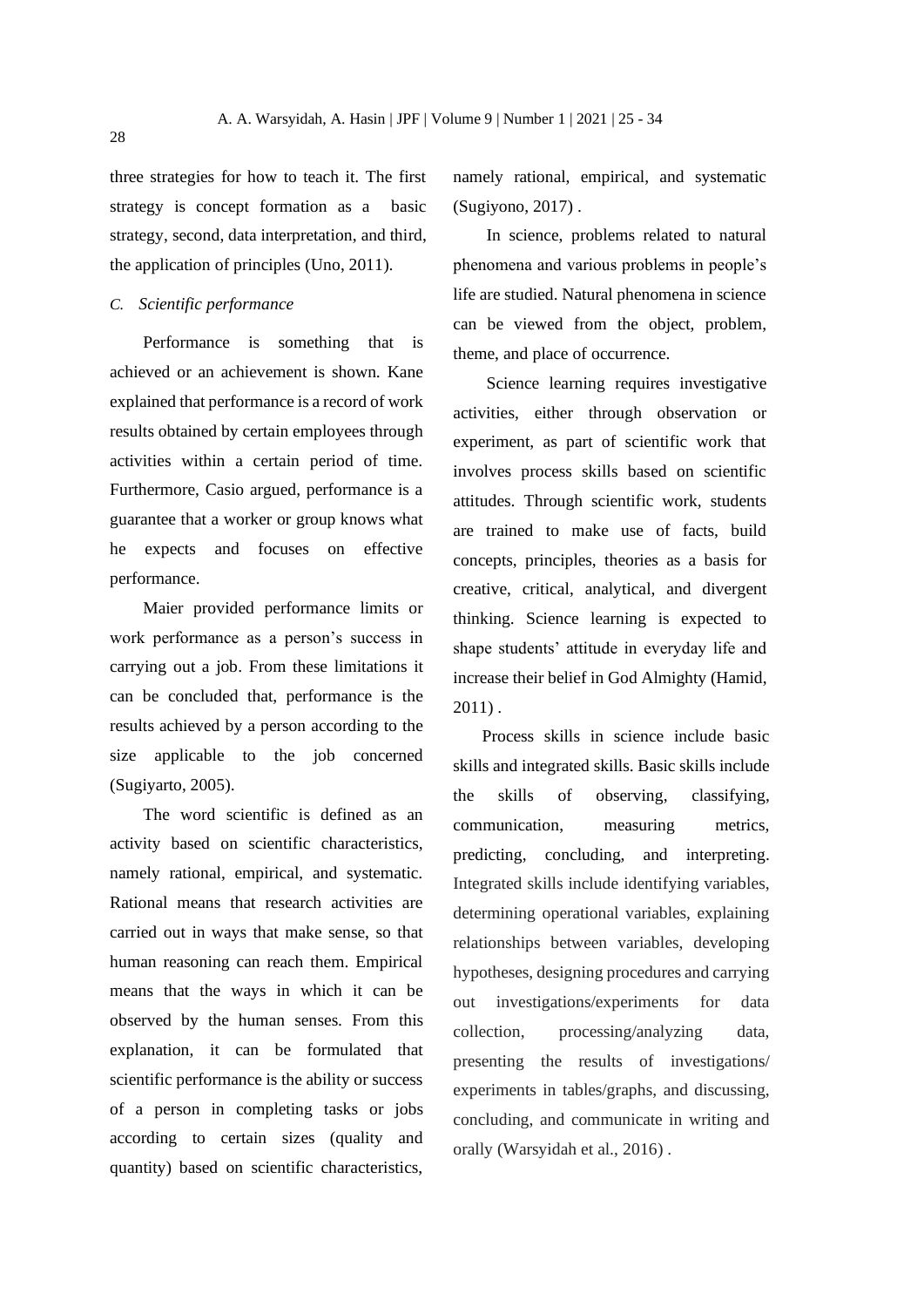## **III. METHODS**

This research is a type of experimental research. To find out scientific performance using the Inductive approach, the posttest only control group design design is used (Sugiyono, 2017).

$$
\begin{array}{ccc}\nK_1 & X & O_1 \\
K_2 & \cdot & O_2\n\end{array}
$$

**Figure 1**. Posttest (only) control group design

The population in this study were all students of class VIII of one of the schools in Bulukumba who were registered in the academic year of 2019/2020 totaling 154 people who were divided into six classes. The sample in this study were students of class VIII of one of school in Bulukumba, namely class  $VIII<sub>1</sub>$  consisting of 25 people as the experimental class and class  $VIII<sub>2</sub>$  consisting 25 people as the control class selected through class taking, with the assumption that all classes were considered homogeneous.

Inferential analysis is used to test the correctness of the proposed research hypothesis

*A. Prerequisite testing*

The prerequisite test consists of two, namely the normality test and the homogeneity test:

# *a. Normality test*

The normality test is carried out to find out whether the data obtained comes from a normally distributed population. Testing the normality of student physics scientific and homogeneous, the t-test formula used is as follows.

performance data using the Lilliefors normality test.

b. *Homogeneity* test

Homogeneity test is carried out to determine whether the two samples taken are homogeneous or not. Homogeneity test of students' physics scientific performance data was calculated using the homogeneity test of two sample variants.

#### *B. Hypothesis test*

Hypothesis test is intended to test the hypotheses that have been proposed, namely: "the scientific performance of class viii students of one of the schools in Bulukumba who was taught using the experimental method with an inductive approach was higher than those taught using conventional methods."

Based on this hypothesis, the test is carried out using the right-side test with Independent-sample t test analysis. The statistical hypothesis, namely:

$$
Ho: μ_1 ≤ μ_2
$$
  

$$
Ha: μ_1 > μ_2
$$

Where,

μ\_1: The average score of the scientific performance of students who are taught using the experimental method with an inductive approach.

 $\mu$  2: The average score of the scientific performance of students' physics taught by conventional methods.

Because the number of sample members is  $n_1 = n_2$  and the variance is not homogeneous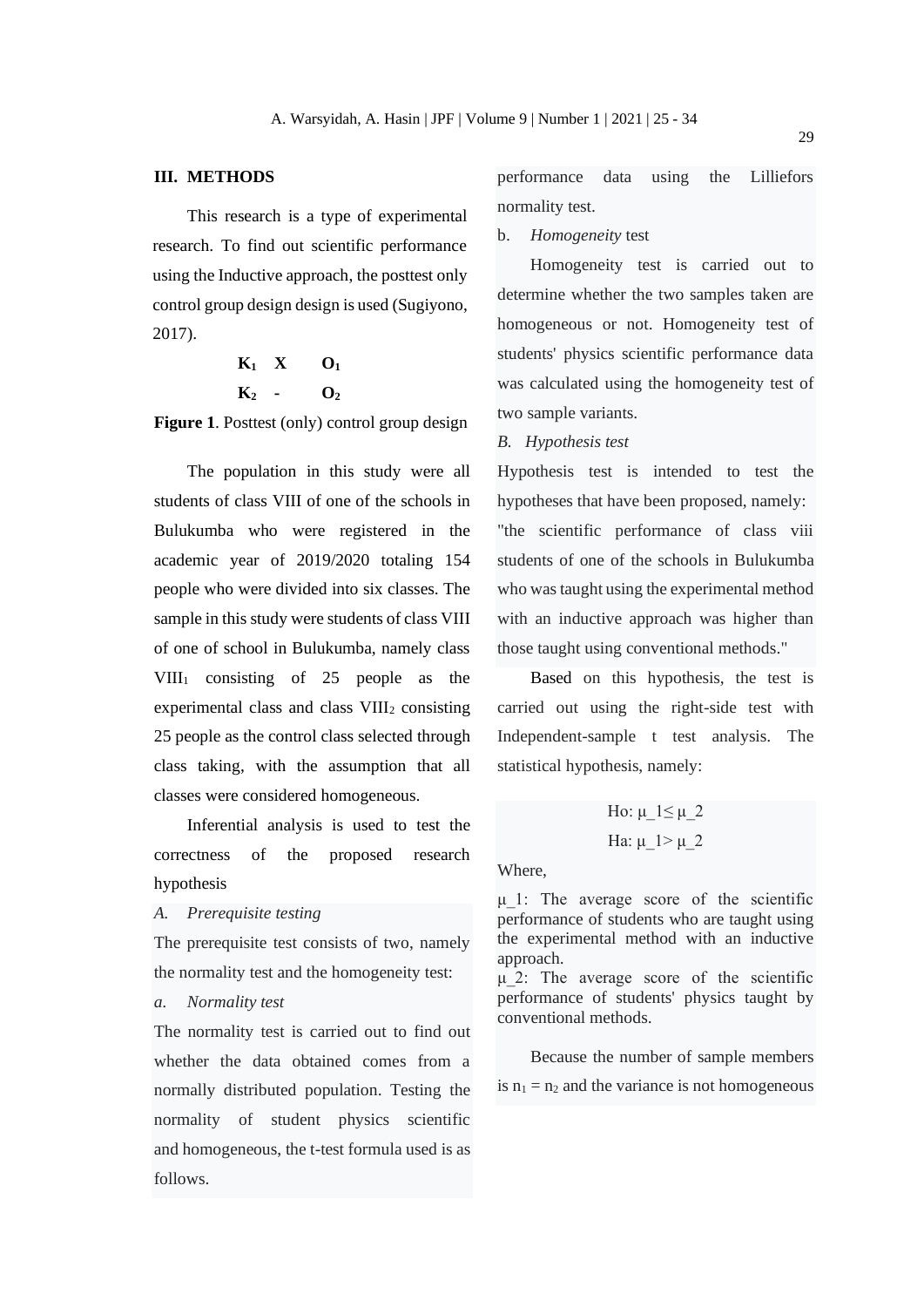$$
t = \frac{\bar{X}_1 - \bar{X}_2}{\sqrt{\frac{S_1^2}{n_1} + \frac{S_2^2}{n_2}}}
$$

(Sugiyono, 2017)

Where:

 $\overline{X_1}$  = average score in the experimental class  $\overline{X_2}$ = average score in the control class  $n_1$  = number of samples for the experimental class  $n_2$  = number of samples for the control class  $s_1^2$  = variance in the experimental class

 $s_2^2$  variance in the control class

Testing criteria: Ho is rejected if  $t_{\text{count}}$ t<sub>table</sub> and significance  $\langle \alpha = 0.05$ . To find out the t<sub>table</sub>,  $dk = n_1 + n_2 - 2$  is used with probability =  $1 - \alpha$ .

scientific performance of students' physics who were taught using the experimental method with an inductive approach (experimental class) and those taught through conventional methods (control class).

# *a. Description of the scientific performance of students' physics*

For the results of descriptive analysis of the scientific performance of students in the experimental and control classes could be seen in the table 1.

**Table 1.** Scientific performance of experiment and control class **Score of scientific** 

**Experiment** 

**control** 

**performance in** 

| IV. RESULTS AND DISCUSSION                | periormanee in<br>physics | class | class |
|-------------------------------------------|---------------------------|-------|-------|
|                                           | Average                   | 49    | 32    |
| Research result<br>A.                     | Variant                   | 55.71 | 68.47 |
|                                           | Standar deviation         | 7.07  | 7.89  |
| The results of descriptive statistical    | Maximum score             | 60    | 50    |
| analysis were the presentation of data to | Minimum score             | 32    | 15    |
| describe or provide an overview of the    | Reach                     | 28    | 35    |
|                                           |                           |       |       |

**Table 2.** Interval category scientific performance score category of students in experiment class and control class (processed primary data, 2020)

| <b>Interval</b> | Category  | <b>Frequency</b>  |                | Percentage $(\% )$ |         |
|-----------------|-----------|-------------------|----------------|--------------------|---------|
|                 |           | <b>Experiment</b> | <b>Control</b> | <b>Experiment</b>  | Control |
| $0-12$          | Very low  |                   |                |                    |         |
| $13 - 24$       | Low       |                   |                |                    | 16      |
| $25 - 36$       | Moderate  |                   | 14             |                    | 56      |
| 37-48           | High      | 10                | h              | 40                 | 24      |
| $49-60$         | Very high | 14                |                | 56                 |         |
| Amount          |           | 25                | 25             | 100                | 100     |

The category interval for the scientific performance of students in the experimental and control class could be seen in Figure 2

30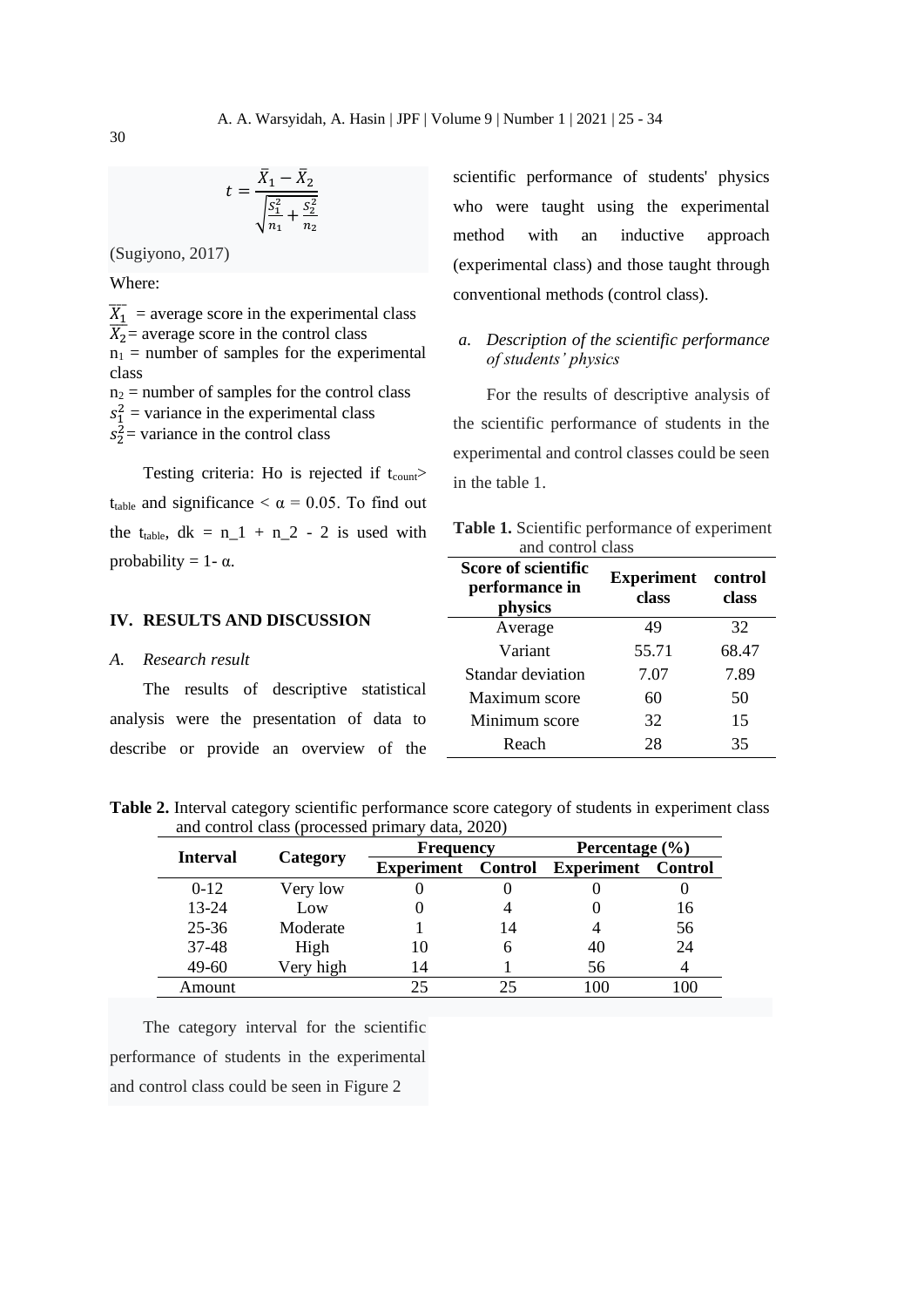

**Figure 2.** Categories of scientific physics performance scores of students in experiment and control class.

Overall from Figure 1, the category of the average score of the physics scientific performance of students in the experimental class was in the very high category with an average score of 49 while the control class was in the medium category with an average score of 32.56.

# *b. Result of inferential statistical analysis*

# *1) Prerequisite test*

The requirements that must be met before testing the hypothesis were testing for normality and homogeneity. The normality test was carried out on the scientific performance score data of students in the experimental and control classes with the Liliefors Method Normality Test with a significance level of  $> 0.05$ , while the homogeneity test was calculated using Excel with t-test analysis: two sample assuming unequal variances with a significance level > 0.05.

## *2) Hypothesis Test*

The hypothesis in this study was tested by using the right-side test which was calculated manually or by computer with the test criteria H0 accepted if  $t_{\text{count}}$  t<sub>table</sub>.

# Hypothesis:

The scientific performance of class viii students of one of the schools in Bulukumba who was taught using experimental methods with an inductive approach was higher than those taught using conventional methods

With statistical hypothesis

$$
H_0: \mu_1 \le \mu_2
$$
  

$$
H_1: \mu_1 > \mu_2
$$

## *B. Discussion*

The results obtained illustrate that the physics scientific performance of students in the experimental class is in the very high category, while in the control class, the physics scientific performance of students is in the medium category. It is proven that the Experimental Method with an inductive approach can be used to instill scientific performance in learning physics of students.

This is concluded from the results of descriptive statistical analysis in the experimental class and the control class, which shows that the average score of scientific physics performance of students in the experimental class is higher  $(X \text{ average} = 49)$ compared to the control class  $(X \text{ average} = 32)$ . This difference is due to the fact that the experimental class was given treatment in the form of learning using the experimental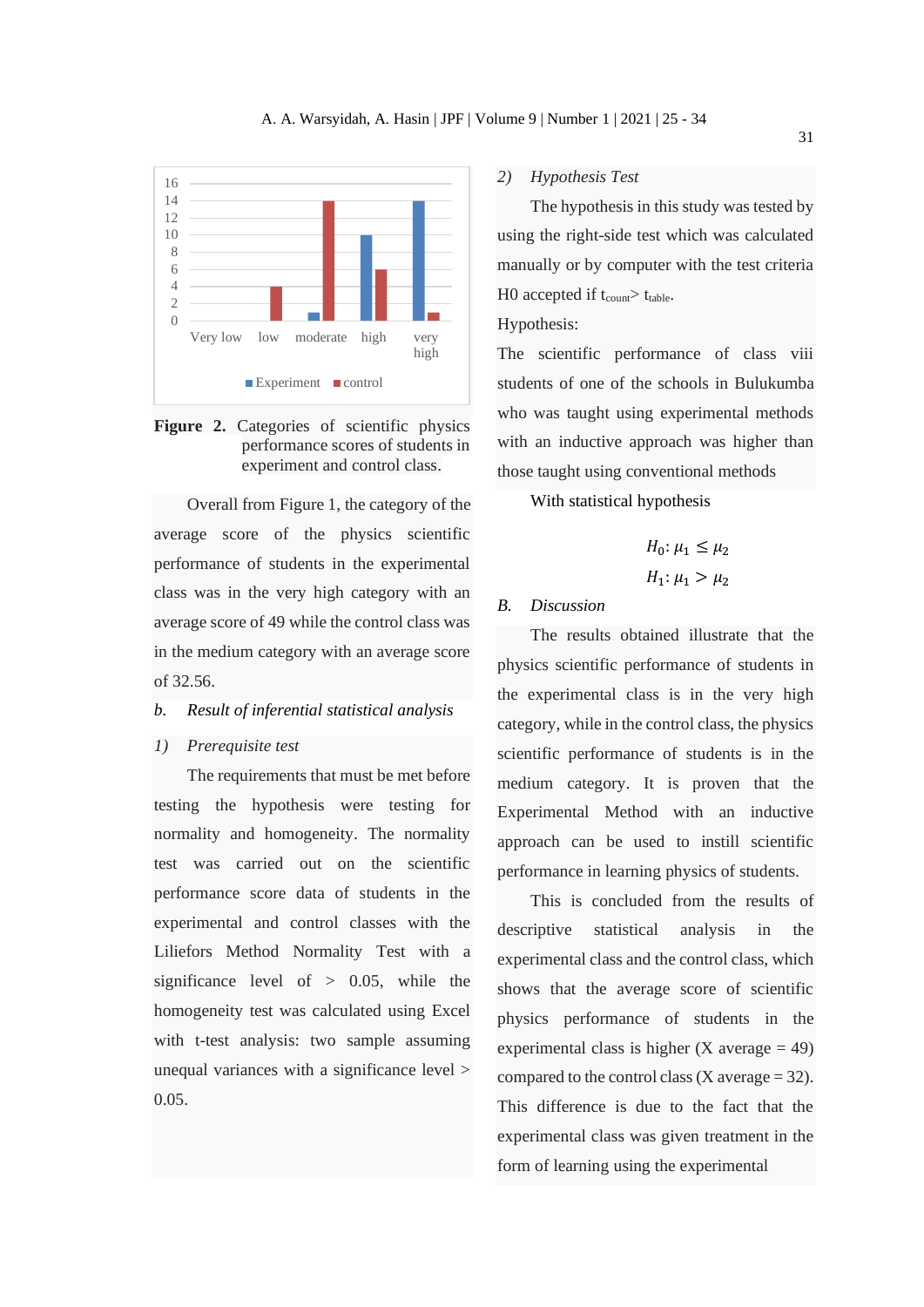method with an inductive approach while the control class used conventional methods. Furthermore, the hypothesis testing is carried out by using the  $-$  t test, which is obtained  $t_{\text{count}}$  $= 7.57$ , while the value of tt<sub>able</sub> at the real level  $\alpha$  = 0.05 is 2.01. Based on the test criteria, H0 is rejected, which means that the hypothesis is accepted.

Therefore, there is a significant difference between the scientific performance of students who are taught using the experimental method with the inductive approach and those taught using conventional methods in class VIII students of one of the schools in Bulukumba because learning physics using the experimental method with the Inductive approach can activate the participants. students in the learning process. This is due to several factors, including through the inductive approach, students are required to experience themselves, seek the truth, and try to draw conclusions on the process they are experiencing.

Research results that can support this research include the research of Subekti & Ariswan (2016) also shows a significant increase in learning outcomes in the cognitive aspects of physics and science process skills in terms of the initial abilities of physics in slass X students at SMA Negeri 9 Yogyakarta with guided inquiry learning models through experimental methods. In line with that research that applies inductive thinking

learning also gives positive results on student learning outcomes on the subject matter of geometric optics in class X semester II SMA Negeri 20 Medan (Sirait & Sihombing, 2017). In addition, a positive effect is also seen in research using the inductive thinking learning model on student learning outcomes on geometric optic material for class X in pure intelligent private high school Tembung (Arwira et al., 2017) .

## **V. CONCLUSION AND SUGGESTION**

# *A. Conclusion*

- 1. The scientific performance of class VIII students of one of the schools in Bulukumba who was taught using the experimental method with an inductive approach is in the very high category.
- 2. The scientific performance of class VIII students of one of the schools in Bulukumba who was taught using conventional methods was in the medium category.
- 3. The scientific performance of class VIII students of one of the schools in Bulukumba who was taught using the experimental method with an inductive approach was higher than those taught using conventional methods.
- *B. Suggestion*
- 1. The experimental method with the inductive approach is tested or researched is limited to certain classes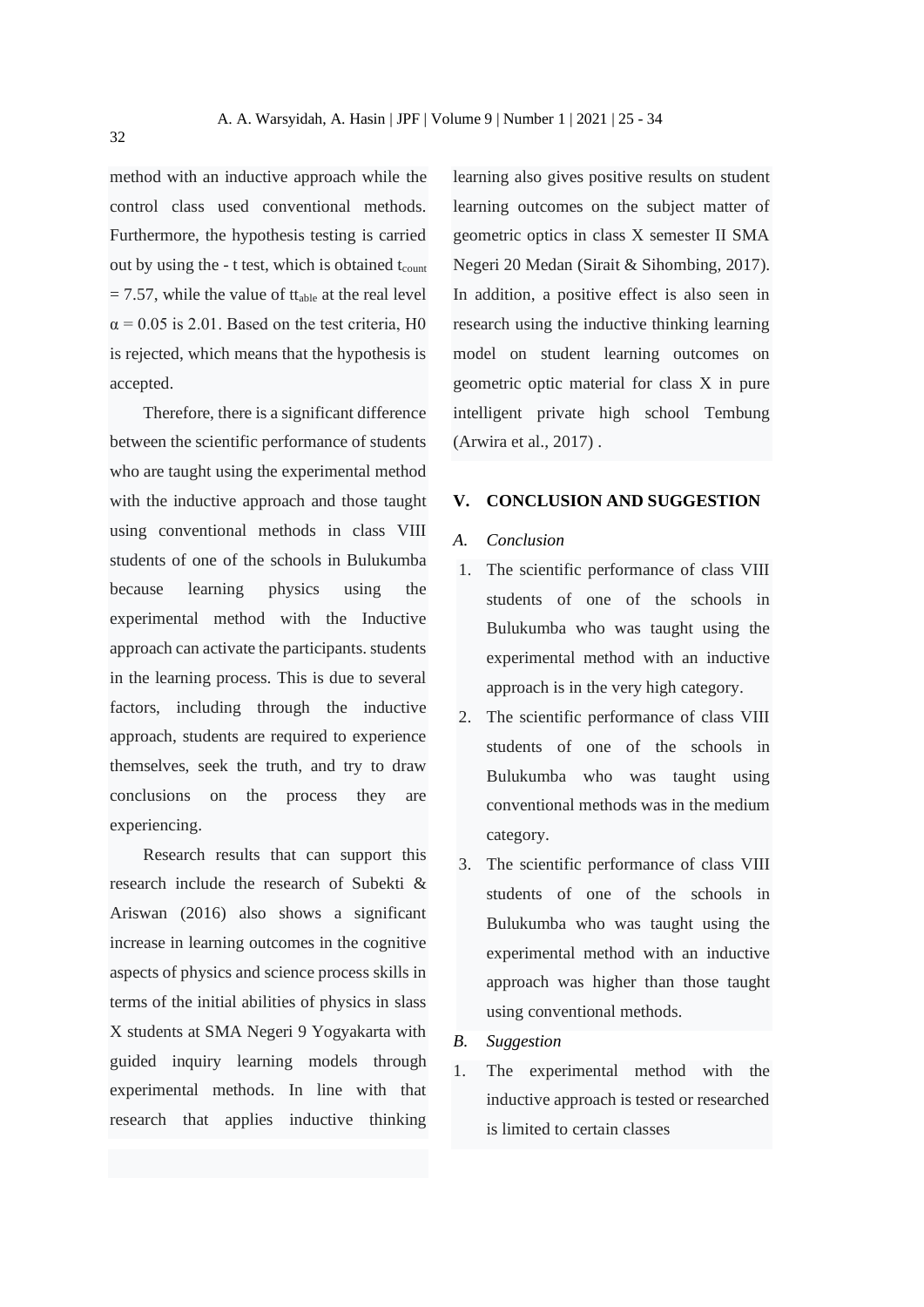- 2. In order that students can optimize the scientific performance of physics, especially simple aircraft material, the teacher should apply the experimental
- Ahmadi, I. K., Amri, S., & Elisah, T. (2011). *Strategi pembelajaran berorientasi KTSP*. Jakarta: Prestasi Pustakaraya.
- Arwira, T. M., Ramadhani, A., & Nasution, F. (2017). Pengaruh model pembelajaran berpikir induktif terhadap hasil belajar. *Seminar Nasional Pendidikan Dasar Universitas Negeri Medan*.
- Dimyati & Mudjiono. (2009). *Belajar & Pembelajaran*. Jakarta: Rineka Cipta.
- Hamid, A. A. (2011). Pembelajaran fisika di sekolah. In *Yogyakarta: Fakultas MIPA, UNY* (Pertama). Universitas Negeri Yogyakarta. http://staff.uny.ac.id/sites/default/files/1 30814851/Pembelajaran Fisika di Sekolah.pdf
- Ismayanti, Arsyad, M., & Marisda, D. H. (2020). Penerapan strategi refleksi pada akhir pembelajaran untuk meningkatkan keterampilan berpikir kreatif peserta didik pada materi fluida. *Karst : Jurnal Pendidikan Fisika Dan Terapannya*, *3*(1), 117–121. http://ejournals.umma.ac.id/index.php/k arts/article/view/573/399
- Kadir, H. D., Arsyad, M., & Marisda, D. H. (2020). Implementation of problem solving methods in elasticity course implementasi metode pemecahan masalah pada materi elastisita*s*. *Jurnal Pendidikan Fisika, 8*(3), 279–285. https://doi.org/10.26618/jpf.v8i3.3803
- Ma'ruf, M., Handayani, Y., Marisda, D. H., & Riskawati, R. (2020). The needs analysis of basic physics learning devices based on hybrid learning. *Journal of Physics: Conference Series*, *1422*(012029), 1–5. https://doi.org/10.1088/1742- 6596/1422/1/012029
- Ma'ruf, M., Marisda, D. H., & Handayani, Y. (2019). The basic physical program

method with an inductive approach in the learning process

#### **REFERENCES**

based on education model online assisted by alfa media to increase creative thinking skills. *Journal of Physics: Conference Series*, *1157*(032068), 1–5. https://doi.org/10.1088/1742- 6596/1157/3/032068

- Marisda, D. H., Handayani, Y., & Rahmawati, R. (2020). The combination of interactive conceptual learning models and multimedia interactive to minimize misconceptions on the science content. *The 9th International Conference on Theoretical and Applied Physics (ICTAP)*, 1–8. https://doi.org/10.1088/1742- 6596/1572/1/012069
- Marisda, D. H., Rahmawati, R., & Andriani, A. A. (2020). Respon dosen dan mahasiswa terhadap penggunaan media pembelajaran multimedia interaktif macromedia flash. *Jurnal Pendidikan Fisika Dan Teknologi (JPFT) 6*(1), 25– 30. https://doi.org/http://dx.doi.org/10.2930

3/jpft.v6i1.1463

- Marisda, D. H. (2016). Pengembangan modul fisika kesehatan materi getaran, gelombang, dan bunyi melalui model pembelajaran langsung di smk kesehatan terpadu Mega Rezky Makassar. *Jurnal Pendidikan Fisika*, *4*(3), 267–275. https://journal.unismuh.ac.id/index.php/j pf/article/view/325
- Marisda, D. H., & Handayani, Y. (2020). *M*odel Pembelajaran kolaboratif berbasis tugas sebagai alternatif pembelajaran fisika matematika. *Prosiding seminar nasional fisika PPS Universitas Negeri Makassar 2*, 9–12.
- Marisda, D. H., Natsir, M., & Khaeruddin. (2010). Penerapan pembelajaran berbasis masalah tipe creative problem solving (CPS) Untuk meningkatkan ketuntasan